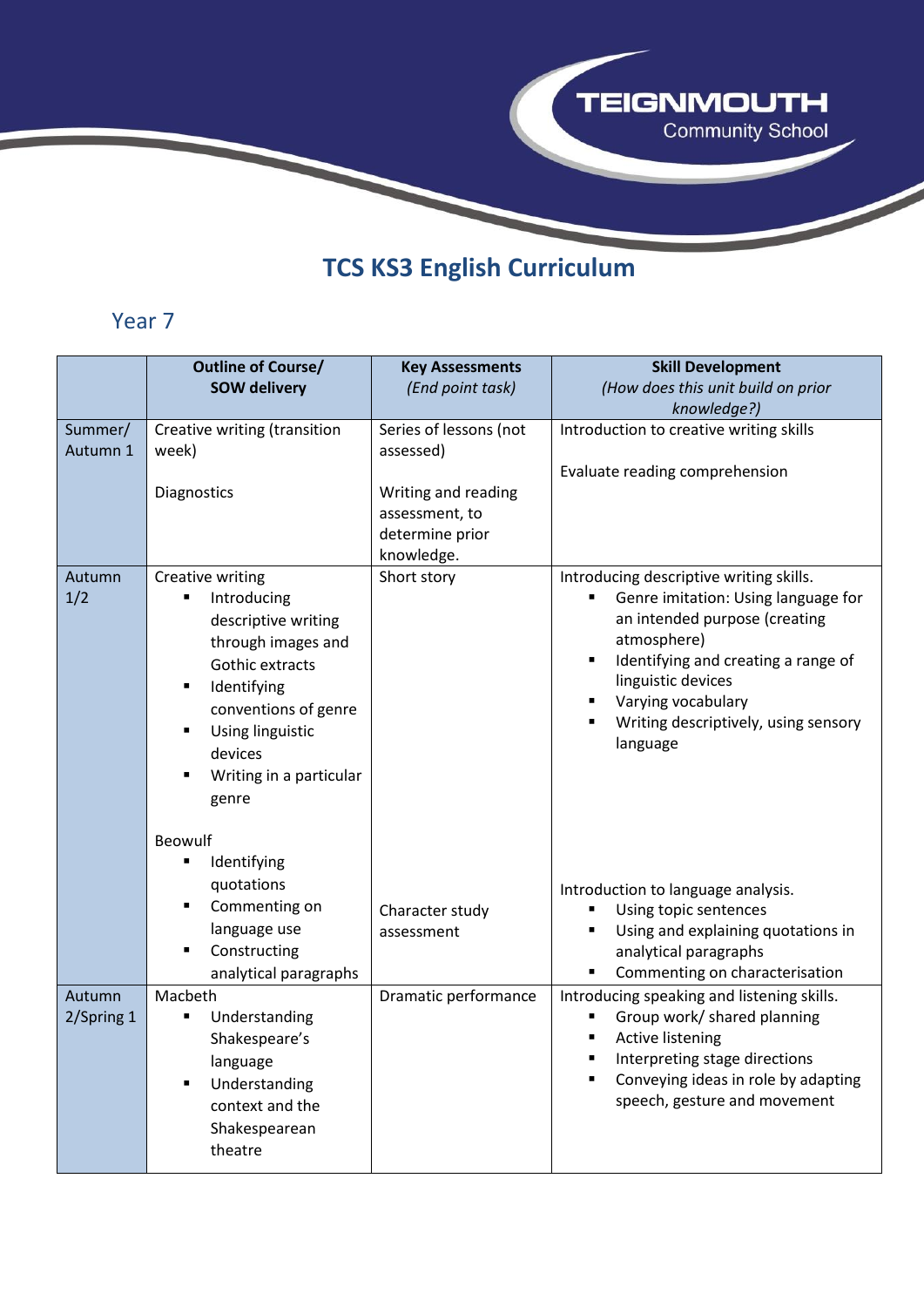|          | Understanding and<br>using dramatic<br>devices, within<br>performances<br>Developing<br>П<br>confidence in public<br>speaking                                                                                                                                                                                                                |                                | Introducing structural features.<br>Using paragraphs<br>Varying sentence forms                                                                                                                                                                                                                                                                                            |
|----------|----------------------------------------------------------------------------------------------------------------------------------------------------------------------------------------------------------------------------------------------------------------------------------------------------------------------------------------------|--------------------------------|---------------------------------------------------------------------------------------------------------------------------------------------------------------------------------------------------------------------------------------------------------------------------------------------------------------------------------------------------------------------------|
|          | The Daydreamer<br>Reading a selection<br>of short stories to<br>explore and identify<br>structural features<br>within writing<br><b>Exploring narrative</b><br>development and<br>understanding<br>narrative structure<br>Understanding how<br>٠<br>to develop cohesion<br>in writing<br>Using structural<br>٠<br>features within<br>writing | Creative writing<br>assessment | Using structural features at word,<br>sentence and entire text level                                                                                                                                                                                                                                                                                                      |
| Spring 2 | Poetry cluster<br>Understanding how<br>to approach and<br>annotate a poem<br>Introducing and<br>exploring poetic<br>techniques<br>Memorising<br>quotations<br>Constructing<br>analytical paragraphs<br>Non-fiction reading                                                                                                                   | Analysis of poem               | Introduction to poetic techniques and<br>developing analysis.<br>Using and explaining quotations in<br>analytical paragraphs<br>Commenting on poetic techniques,<br>٠<br>using some subject terminology<br>Developing personal responses to<br>poetry.                                                                                                                    |
|          | Understanding<br>conventions of non-<br>fiction and literary<br>non-fiction<br>Understanding the<br>٠<br>main ideas and<br>purpose of text<br>Commenting on<br>language choices<br>Commenting on<br>presentational<br>devices                                                                                                                | Analysis of poster             | Understanding connotations of language and<br>presentational devices.<br>Commenting on writer's/designer's<br>methods<br>Commenting on the effect on the<br>$\blacksquare$<br>reader, in analytical paragraphs<br>Understanding and responding to<br>٠<br>non-fiction<br>Using and explaining references<br>(quotations/presentational features)<br>in analytical writing |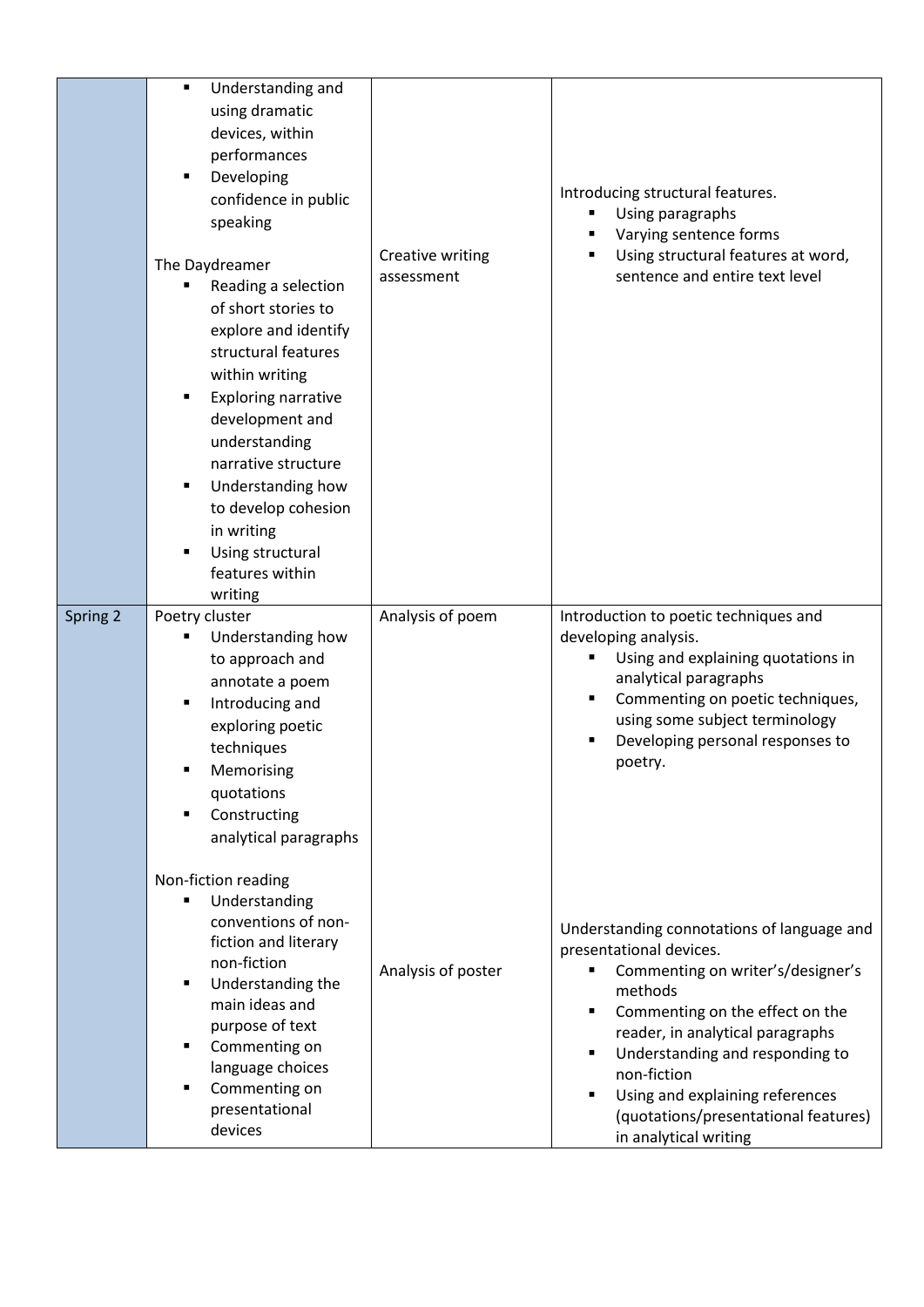|          | Understanding              |                       |                                                      |
|----------|----------------------------|-----------------------|------------------------------------------------------|
|          | connotations               |                       |                                                      |
|          | Constructing               |                       |                                                      |
|          | analytical paragraphs      |                       |                                                      |
| Summer 1 | Non-fiction writing        | Call to action speech | Introduction to non-fiction writing                  |
|          | Understanding and<br>٠     |                       | Matching register to audience and<br>п               |
|          | identifying persuasive     |                       | purpose                                              |
|          | techniques                 |                       | Using persuasive<br>$\blacksquare$                   |
|          | Understanding how          |                       | techniques/rhetorical features in                    |
|          | speeches are               |                       | writing                                              |
|          | planned, for an            |                       | Use paragraphs and discourse<br>٠                    |
|          | intended purpose           |                       | markers to structure argument                        |
|          | Understanding              |                       | Varying vocabulary for effect                        |
|          | formality and              |                       |                                                      |
|          | informality                |                       |                                                      |
|          | Writing a speech           |                       |                                                      |
|          | <b>Tulip Touch</b>         |                       |                                                      |
|          | Introducing themes<br>٠    |                       | Introduction to plays and developing                 |
|          | within literature          | Character development | analysis, with a specific focus on                   |
|          | Understanding key          | analysis              | characterisation.                                    |
|          | themes                     |                       | Tracking and commenting on<br>٠                      |
|          | <b>Exploring character</b> |                       | characterisation                                     |
|          | introduction and           |                       | Using and explaining quotations in<br>$\blacksquare$ |
|          | development                |                       | analytical paragraphs                                |
|          | Commenting on              |                       | Commenting on writer's methods,                      |
|          | language choices           |                       | using appropriate terminology                        |
|          | Understanding<br>٠         |                       | Using paragraphing to form a<br>$\blacksquare$       |
|          | dramatic terms,            |                       | cohesive essay (links between                        |
|          | within a play              |                       | paragraphs)                                          |
|          | Exploring how the          |                       |                                                      |
|          | play is structured         |                       |                                                      |
|          | Constructing               |                       |                                                      |
|          | analytical                 |                       |                                                      |
|          | paragraphs.                |                       |                                                      |
| Summer 2 | <b>Reading Skills</b>      | Reading               | Evaluate reading comprehension (start and            |
|          | Exploring an unseen        | comprehension         | end of year, to determine progression)               |
|          | extract and                | questions             | Selecting relevant references                        |
|          | understanding how          |                       | Using and explaining quotations in<br>$\blacksquare$ |
|          | to approach it             |                       | analytical paragraphs                                |
|          | Identifying                |                       | Commenting on the writer's<br>$\blacksquare$         |
|          | quotations                 |                       | methods, using appropriate                           |
|          | Commenting on use          |                       | terminology.                                         |
|          | of language                |                       |                                                      |
|          | Constructing               |                       |                                                      |
|          | comparative                |                       |                                                      |
|          | analytical                 |                       |                                                      |
|          | paragraphs.                |                       |                                                      |
|          |                            |                       |                                                      |
|          | Marketing a Product        |                       | Developing non-fiction writing, with a               |
|          | <b>Exploring and</b>       |                       | particular focus on writing to persuade.             |
|          | commenting on how          |                       |                                                      |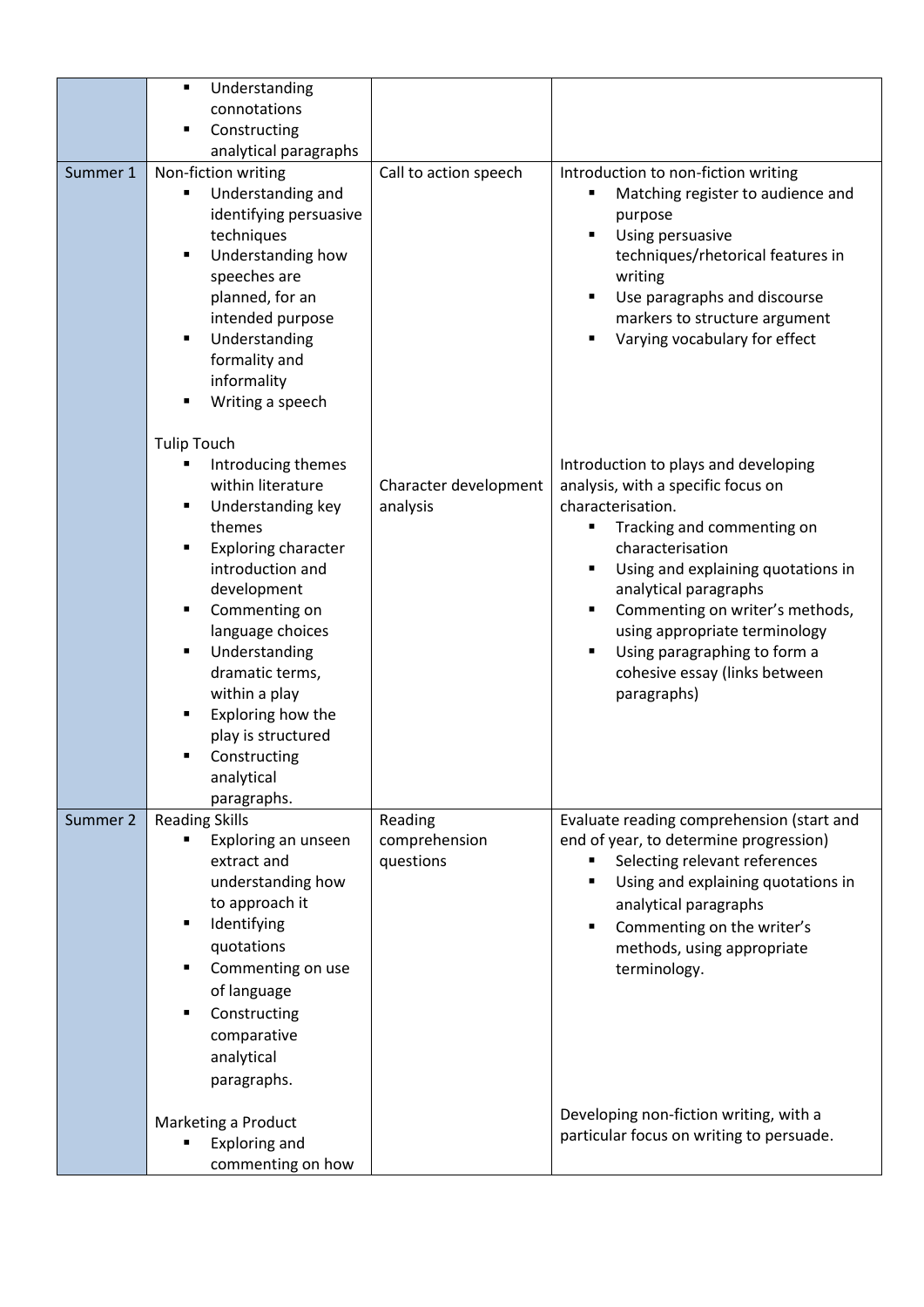| advertisers use<br>language techniques<br>to persuade<br>consumers to buy<br>products<br>Exploring and<br>commenting on<br>presentational<br>features, within non-<br>fiction | Persuasive writing | Developing understanding of the<br>٠<br>purpose of persuasive techniques<br>Incorporating persuasive techniques<br>٠<br>into writing<br>Using presentational features, for<br>٠<br>the purpose of persuasion. |
|-------------------------------------------------------------------------------------------------------------------------------------------------------------------------------|--------------------|---------------------------------------------------------------------------------------------------------------------------------------------------------------------------------------------------------------|
|-------------------------------------------------------------------------------------------------------------------------------------------------------------------------------|--------------------|---------------------------------------------------------------------------------------------------------------------------------------------------------------------------------------------------------------|

## Year 8

|          | <b>Outline of Course/SOW</b>                                                                                                                                                                                                                                                                                                                    | <b>Key Assessments</b> | <b>Skill Development</b>                                                                                                                                                                                                                                                                                                                                                                      |
|----------|-------------------------------------------------------------------------------------------------------------------------------------------------------------------------------------------------------------------------------------------------------------------------------------------------------------------------------------------------|------------------------|-----------------------------------------------------------------------------------------------------------------------------------------------------------------------------------------------------------------------------------------------------------------------------------------------------------------------------------------------------------------------------------------------|
|          | delivery                                                                                                                                                                                                                                                                                                                                        | (End point task)       | (How does this unit build on prior knowledge?)                                                                                                                                                                                                                                                                                                                                                |
| Autumn 1 | Creative writing<br>Generating ideas for<br>٠<br>descriptive writing,<br>using images<br>Developing<br>п<br>linguistic devices<br>and structure<br>features<br>Developing use of<br>٠<br>sensory imagery, to<br>'show, not tell'<br>Developing<br>$\blacksquare$<br>independent purple<br>pen improvements                                      | Descriptive writing    | Developing creative writing, through writing in<br>a specific genre.<br>Matching vocabulary choices and style<br>to purpose and audience.<br>Using a range of linguistic devices and<br>$\blacksquare$<br>structural features<br>Using a range of the senses<br>٠<br>Using sentence forms for effect<br>٠<br>Developing analysis of poetic techniques and<br>introducing comparative writing. |
|          | War poetry<br>Identifying<br>٠<br>perspectives on<br>war, within poetry<br>Understanding<br>٠<br>propaganda<br>Commenting on<br>$\blacksquare$<br>poetic techniques<br>Constructing<br>٠<br>comparative<br>analytical<br>paragraphs<br>Understanding of<br>٠<br>the relevance of<br>context and<br>including this within<br>analytical writing. | Comparison of<br>poems | Explanation of relevant contextual<br>factors, ideas and perspectives<br>Comparison of writer's methods, using<br>appropriate terminology<br>Comparison of the effect of methods<br>on the reader<br>Using and exploring quotations, in<br>analytical paragraphs                                                                                                                              |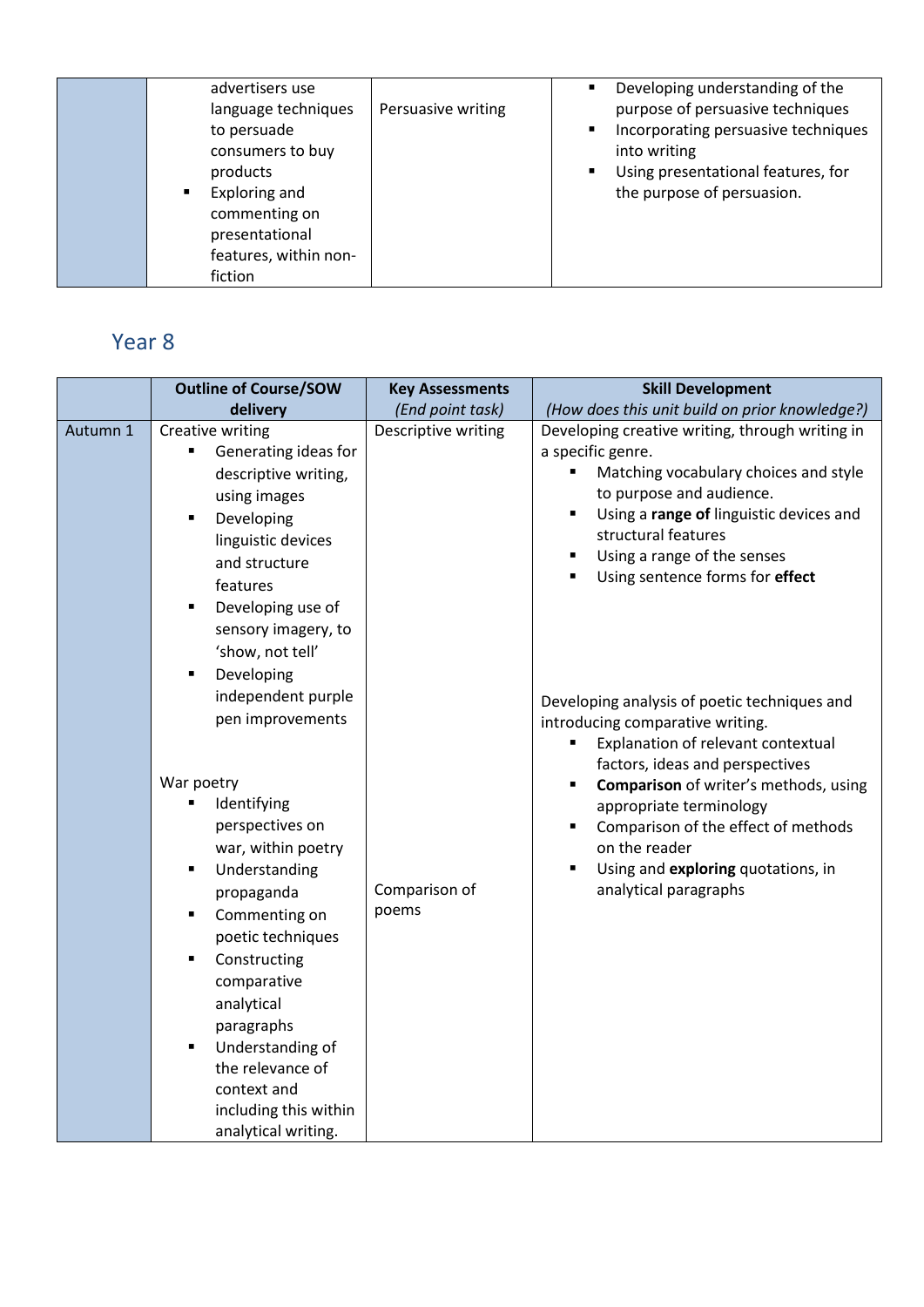| Autumn 2 | Debates/viewpoints                     | Verbal speech         | Developing speaking and listening skills and        |
|----------|----------------------------------------|-----------------------|-----------------------------------------------------|
|          | Understanding how<br>٠                 |                       | independent planning.                               |
|          | to write/speak for                     |                       | Demonstrating active listening, through             |
|          | varied purposes and                    |                       | responding to questioning                           |
|          | audiences                              |                       | Using appropriate speech, gesture and               |
|          | Practising planning<br>п               |                       | movement for a formal speech                        |
|          | speeches                               |                       | Varying vocabulary choices                          |
|          | Writing effective                      |                       | Independent planning                                |
|          | openings and                           |                       |                                                     |
|          | endings                                |                       | Developing non-fiction writing, within a specific   |
|          | ٠                                      |                       | genre.                                              |
|          | Understanding and                      |                       | Matching register and style to purpose              |
|          | using presentational                   |                       | and audience                                        |
|          | skills                                 |                       | Using and structuring dialogue                      |
|          | Responding to                          |                       | Using sentence forms for effect                     |
|          | questioning                            |                       | Using a growing range of punctuation.               |
|          |                                        |                       |                                                     |
|          | Comedy writing<br>Exploring types of   |                       |                                                     |
|          | comedy                                 |                       |                                                     |
|          | Understanding and                      | Piece of comedy       |                                                     |
|          | identifying comedic                    | writing               |                                                     |
|          | devices in writing                     |                       |                                                     |
|          | Planning for<br>٠                      |                       |                                                     |
|          | comedic writing                        |                       |                                                     |
|          | Understanding<br>٠                     |                       |                                                     |
|          | effective use of                       |                       |                                                     |
|          | dialogue and                           |                       |                                                     |
|          | punctuation                            |                       |                                                     |
|          | Exploring how<br>٠                     |                       |                                                     |
|          | sentence variation                     |                       |                                                     |
|          | can be used for a                      |                       |                                                     |
|          | comedic effect                         |                       |                                                     |
|          | Structuring comedic                    |                       |                                                     |
|          | writing.                               |                       |                                                     |
| Spring 1 | <b>Oliver Twist</b>                    | Analysis of character | Consolidating language analysis and developing      |
|          | Reading the short-<br>٠                |                       | understanding of characterisation.                  |
|          | read version, as a                     |                       | Commenting on multiple forms of<br>characterisation |
|          | class, for                             |                       | <b>Exploration</b> of relevant contextual           |
|          | understanding of<br>plot and character |                       | factors, ideas and perspectives                     |
|          | Understanding<br>٠                     |                       | Exploration of writer's methods, using              |
|          | types of                               |                       | appropriate terminology                             |
|          | characterisation,                      |                       | Using and exploring quotations.                     |
|          | through extracts                       |                       |                                                     |
|          | from the novel                         |                       |                                                     |
|          | п                                      |                       |                                                     |
|          | Identifying                            |                       | Developing non-fiction writing, with a focus on     |
|          | quotations                             |                       | different forms of literary non-fiction.            |
|          | Commenting on                          |                       | Matching register and style to                      |
|          | language use                           |                       | audience, form and purpose                          |
|          |                                        |                       |                                                     |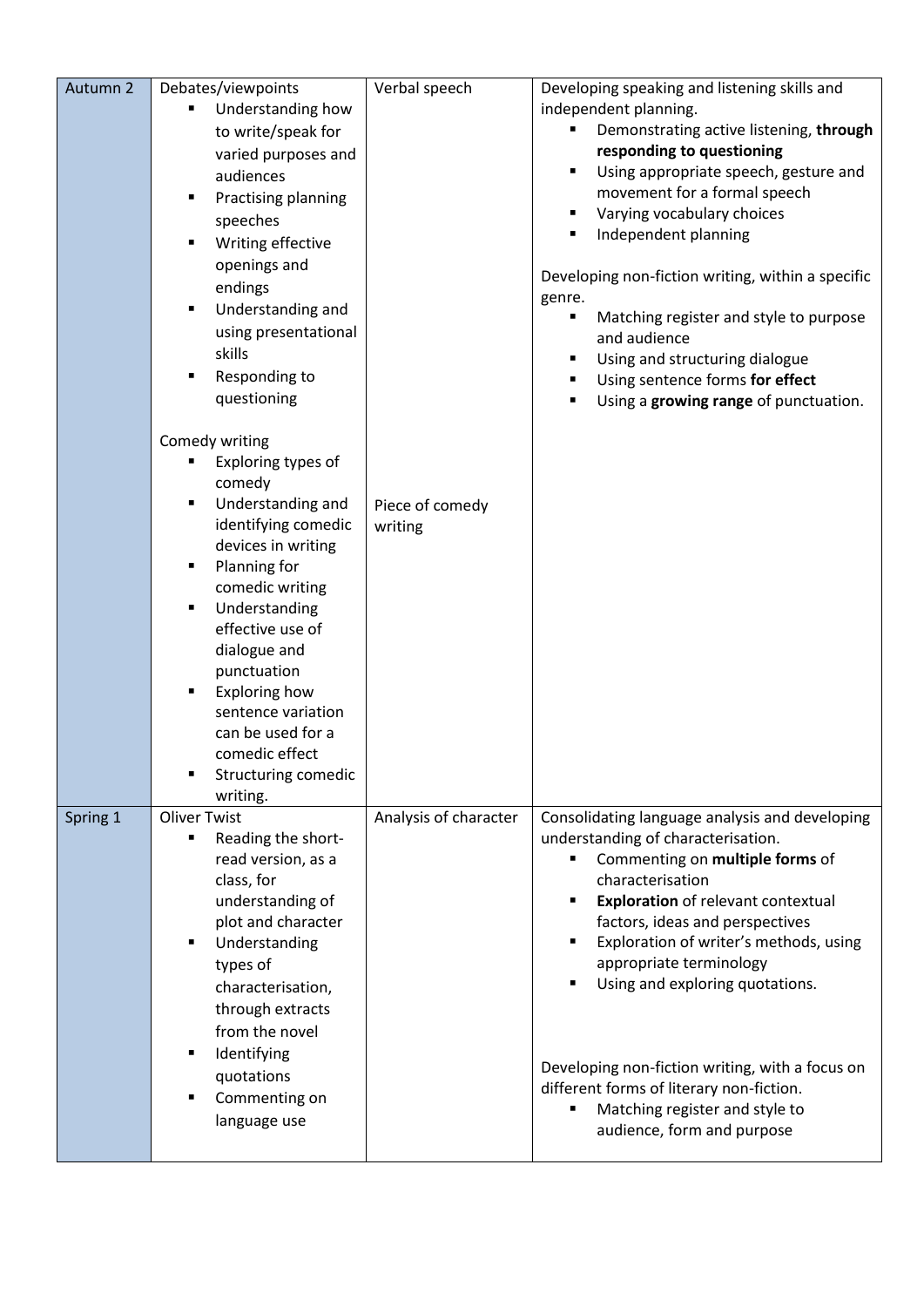|          | Constructing<br>٠<br>analytical<br>paragraphs<br>Using context<br>٠<br>within analytical<br>writing.                                                                                                                                                                                                                     |                     | Using appropriate and effective<br>٠<br>vocabulary choices<br>Commenting on and using conventions<br>of form.                                                                                                                                                                                                                                                                                                                                                                                                                     |
|----------|--------------------------------------------------------------------------------------------------------------------------------------------------------------------------------------------------------------------------------------------------------------------------------------------------------------------------|---------------------|-----------------------------------------------------------------------------------------------------------------------------------------------------------------------------------------------------------------------------------------------------------------------------------------------------------------------------------------------------------------------------------------------------------------------------------------------------------------------------------------------------------------------------------|
|          | The Island<br>Understanding<br>п<br>conventions of<br>travel writing<br>Understanding<br>٠<br>conventions of an<br>eye-witness account<br>Understanding<br>$\blacksquare$<br>descriptive writing<br>within literary non-<br>fiction<br>Writing to instruct<br>٠<br>Understanding<br>٠<br>conventions of<br>news-reports. | Non-fiction writing |                                                                                                                                                                                                                                                                                                                                                                                                                                                                                                                                   |
| Spring 2 | The Tempest<br>Understanding<br>٠<br>character and plot<br><b>Exploring character</b><br>٠<br>development and<br>motivations<br>Understanding and<br>٠<br>using dramatic<br>devices, within<br>performances.                                                                                                             | Group performance   | Consolidating speaking and listening skills and<br>developing collaborative learning.<br>Convey ideas in role and sustains role<br>٠<br>by adapting speech, gesture and<br>movement<br>Demonstrates active listening, through<br>٠<br>extended group performance<br>Memorising textual information and<br>performance features.<br>Introducing thematic analysis across a text.<br>Commenting on thematic links, across a<br>text<br><b>Extend and develop analytical</b><br>٠<br>paragraphs, through multiple<br>interpretations |
|          | The Lion, The Witch and The<br>Wardrobe<br>Identifying and<br>٠<br>commenting on<br>themes<br>Understanding<br>٠<br>conventions of<br>children's literature<br>Commenting on<br>٠<br>how characters are<br>presented, using<br>alternative<br>interpretations                                                            | Theme analysis      | Understanding and explaining the<br>٠<br>effect of complex linguistic devices.                                                                                                                                                                                                                                                                                                                                                                                                                                                    |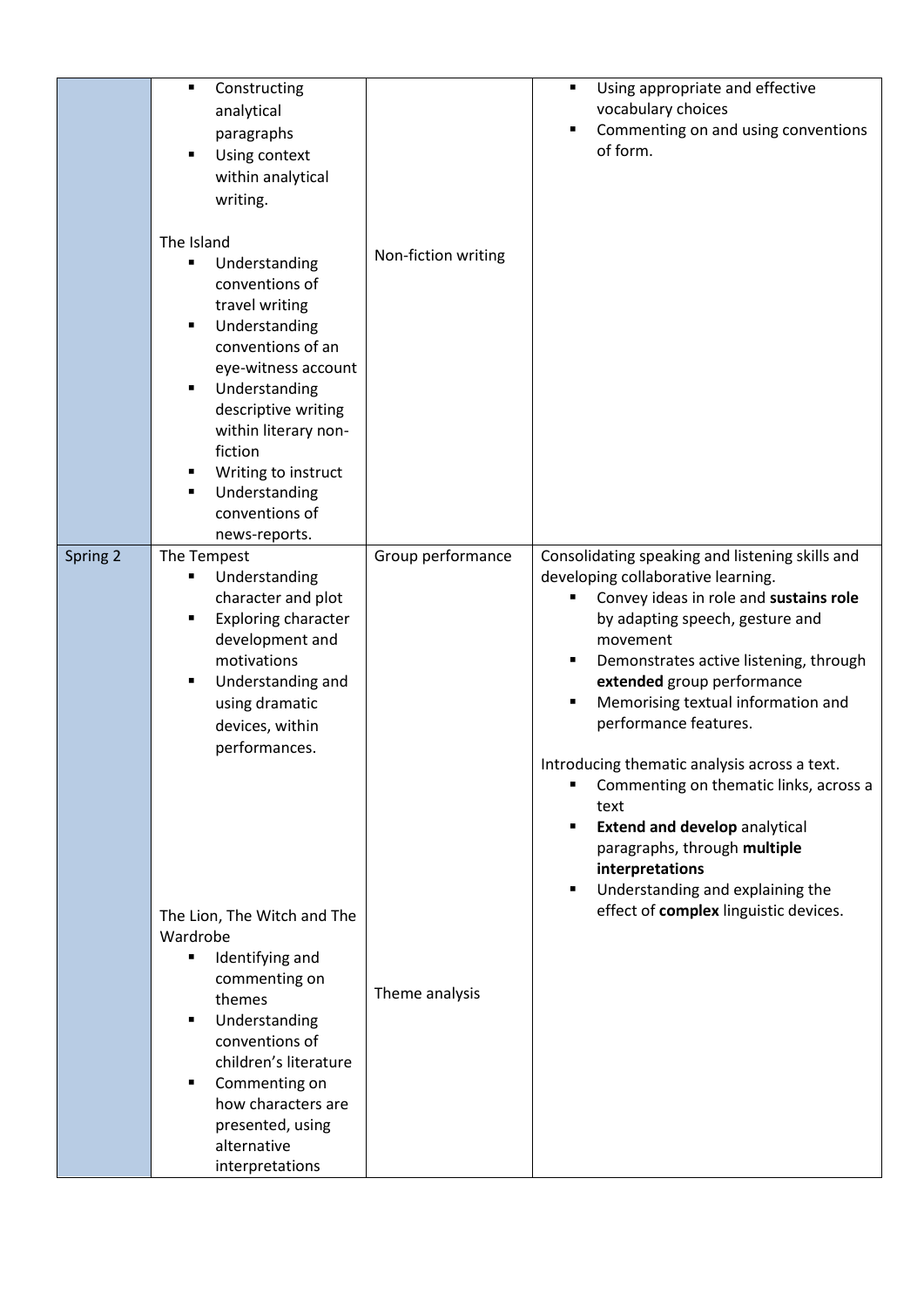| Summer 1 | Identifying and<br>$\blacksquare$<br>commenting on<br>symbolism<br>Identifying and<br>٠<br>commenting on<br>allegory<br>Commenting on<br>٠<br>language choices<br>Dystopia<br>Understanding<br>٠<br>conventions of<br>genre<br>Identifying<br>٠<br>quotations<br>Commenting on use<br>٠<br>of language and<br>structure<br>Constructing<br>$\blacksquare$<br>analytical<br>paragraphs<br>Introducing<br>٠<br>evaluative writing<br>and the differences<br>to analytical writing | Reading<br>comprehension<br>questions | Developing comprehension and analysis, of an<br>unseen extract.<br>Independently selecting relevant<br>٠<br>references, in relation to an unseen<br>extract and questions<br>Using and exploring quotations in<br>extended analytical paragraphs<br>Exploring the writer's methods, using<br>appropriate terminology (linguistic and<br>structural)<br>Memorising information and retrieval practise.<br>Developing speaking and listening skills<br>Developing memory<br><b>Active listening</b><br>Conveying ideas by adapting speech<br>and movement |
|----------|---------------------------------------------------------------------------------------------------------------------------------------------------------------------------------------------------------------------------------------------------------------------------------------------------------------------------------------------------------------------------------------------------------------------------------------------------------------------------------|---------------------------------------|---------------------------------------------------------------------------------------------------------------------------------------------------------------------------------------------------------------------------------------------------------------------------------------------------------------------------------------------------------------------------------------------------------------------------------------------------------------------------------------------------------------------------------------------------------|
|          | Poetry Recital<br>Using dramatic<br>devices in<br>performance<br>Developing memory<br>٠<br>skills                                                                                                                                                                                                                                                                                                                                                                               | Dramatic<br>performance of<br>poetry  |                                                                                                                                                                                                                                                                                                                                                                                                                                                                                                                                                         |
| Summer 2 | The Other in Victorian and<br>Modern Society<br>Introducing<br>п<br>Victorian contextual<br>information<br>Exploring the<br>٠<br>concept of the<br>'Other'<br>Reading a range of<br>٠<br>challenging 19th<br>century and modern<br>non-fiction<br>texts/extracts                                                                                                                                                                                                                | Written analysis of<br>an extract     | Developing comprehension and analysis, of an<br>unseen non-fiction extract. Developing<br>comparative writing.<br>Identify and interpret explicit and<br>implicit information<br>Select and synthesise information<br>٠<br><b>Explore</b> the effects of the writer's<br>٠<br>methods, using a range of accurate<br>subject terminology<br>Effectively incorporates of quotations,<br>٠<br>to support interpretation<br>Compare writers' ideas and<br>perspectives.                                                                                     |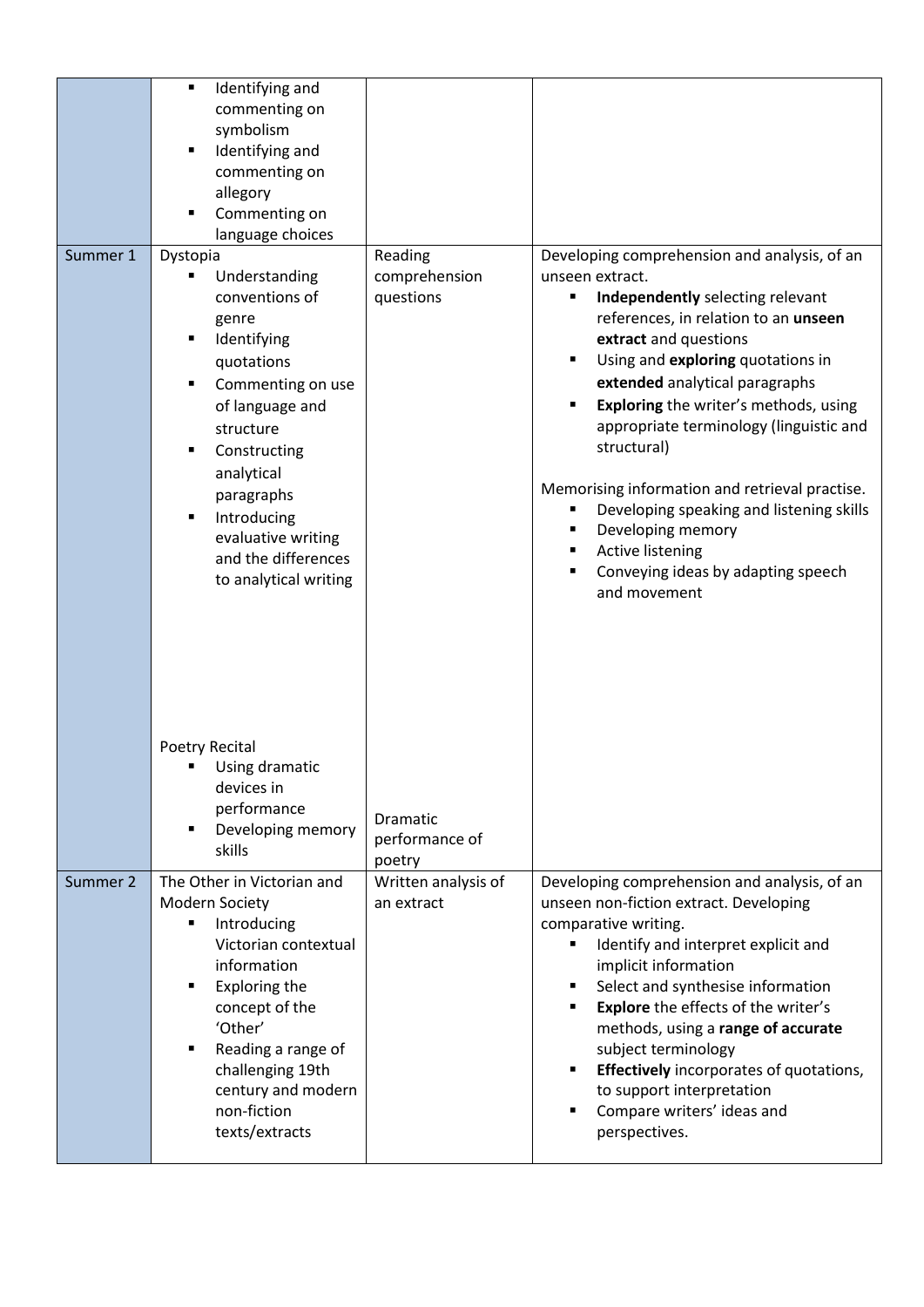| Writing analytical<br>$\blacksquare$<br>paragraphs<br>Introducing<br>$\blacksquare$<br>summary and<br>synthesis<br>Exploring writers'<br>$\blacksquare$<br>perspectives<br>Constructing<br>$\blacksquare$<br>comparative<br>paragraphs. |                                   | Understanding how language is used for a<br>specific purpose.<br>Independently selecting a range of<br>relevant references, in relation to an<br>unseen extract.<br>Using and exploring quotations in<br>extended analytical paragraphs<br><b>Exploring</b> how language is used for the<br>purpose of representation. |
|-----------------------------------------------------------------------------------------------------------------------------------------------------------------------------------------------------------------------------------------|-----------------------------------|------------------------------------------------------------------------------------------------------------------------------------------------------------------------------------------------------------------------------------------------------------------------------------------------------------------------|
| Media representation<br>Exploring types of<br>٠<br>media<br>representation<br>Commenting on<br>٠<br>media<br>representation and<br>the use of language<br>Constructing<br>$\blacksquare$<br>analytical<br>paragraphs                    | Written analysis of<br>an extract |                                                                                                                                                                                                                                                                                                                        |

## Year 9

|          | <b>Outline of Course/SOW</b>                                                                                                                                                                                                                                                                                                                                               | <b>Key Assessments</b> | <b>Skill Development</b>                                                                                                                                                                                                                                                                                                                                                                                                                                                                                                                 |
|----------|----------------------------------------------------------------------------------------------------------------------------------------------------------------------------------------------------------------------------------------------------------------------------------------------------------------------------------------------------------------------------|------------------------|------------------------------------------------------------------------------------------------------------------------------------------------------------------------------------------------------------------------------------------------------------------------------------------------------------------------------------------------------------------------------------------------------------------------------------------------------------------------------------------------------------------------------------------|
|          | delivery                                                                                                                                                                                                                                                                                                                                                                   | (End point task)       | (How does this unit build on prior knowledge?)                                                                                                                                                                                                                                                                                                                                                                                                                                                                                           |
| Autumn 1 | Creative writing<br>Exploring the<br>differences<br>between narrative<br>and descriptive<br>writing, through a<br>range of examples<br>Crafting linguistic<br>devices<br><b>Exploring effective</b><br>vocabulary<br>choices<br>Using structural<br>features, at: word,<br>sentence and text<br>level<br>Planning and<br>writing narrative<br>and descriptive<br>responses | Descriptive writing    | Developing descriptive writing, through crafting<br>language techniques and incorporating structural<br>features.<br>Matching register and style to audience<br>and purpose<br>Using sophisticated vocabulary and<br>п<br>phrasing<br>Using a range of crafted linguistic devices<br>$\blacksquare$<br>Using a variation of structural features<br>Using coherent paragraphs, including<br>$\blacksquare$<br>discourse markers<br>Using a variety of sentence forms for<br>Е<br>effect<br>Using a range of punctuation, with<br>accuracy |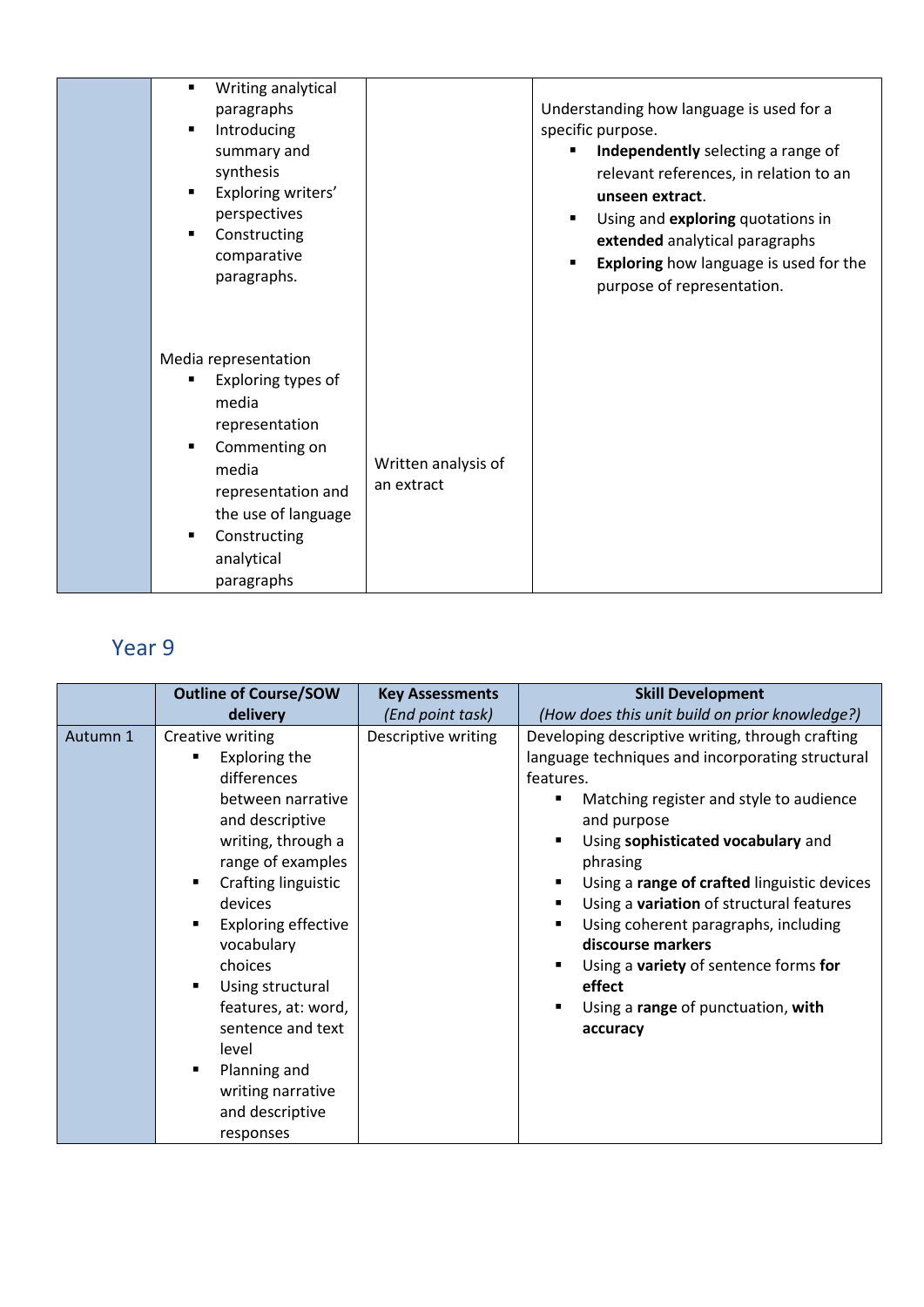|          | Extended purple                   |                             |                                                                                        |
|----------|-----------------------------------|-----------------------------|----------------------------------------------------------------------------------------|
|          | pen                               |                             |                                                                                        |
|          | improvements                      |                             |                                                                                        |
| Autumn 2 | <b>Unseen Poetry</b>              | Written analysis and        | Developing strategies for approaching an unseen                                        |
|          | Understanding                     | comparison of               | poem, whilst developing poetry analysis and                                            |
|          | how to approach                   | poetry                      | comparative writing skills                                                             |
|          | an unseen poem,                   |                             | Exploration of how writer's use methods                                                |
|          | through exploring                 |                             | to create meaning, using a range of                                                    |
|          | a wide range of                   |                             | appropriate terminology                                                                |
|          | poetry, across                    |                             | <b>Embedding and exploring quotations,</b><br>Ξ                                        |
|          | varying themes                    |                             | including multiple interpretations                                                     |
|          | and forms                         |                             | Comparing writer's methods and effect                                                  |
|          | Analysing poetic                  |                             | on the reader                                                                          |
|          | techniques                        |                             |                                                                                        |
|          | (language,                        |                             |                                                                                        |
|          | structure and                     |                             |                                                                                        |
|          | form)                             |                             |                                                                                        |
|          | Constructing<br>$\blacksquare$    |                             |                                                                                        |
|          | analytical                        |                             |                                                                                        |
|          | paragraphs and                    |                             |                                                                                        |
|          | sustained                         |                             |                                                                                        |
|          | responses                         |                             |                                                                                        |
|          | Comparing the<br>٠                |                             |                                                                                        |
|          | writer's use of                   |                             |                                                                                        |
|          | language and                      |                             |                                                                                        |
|          | structure.                        |                             |                                                                                        |
|          | Writing is fighting               |                             |                                                                                        |
| Spring 1 | Understanding the                 | Writing an<br>argument text | Consolidating non-fiction writing and developing<br>awareness of historical movements. |
|          | purpose of protest                |                             | Writing for a social purpose, with<br>Е                                                |
|          | writing and the                   |                             | sensitivity                                                                            |
|          | devices used                      |                             | Matching register to audience and                                                      |
|          | Identifying and                   |                             | purpose                                                                                |
|          | using persuasive                  |                             | <b>Effectively</b> using conventions of form<br>п                                      |
|          | techniques                        |                             | Using sophisticated vocabulary and                                                     |
|          | Commenting on<br>٠                |                             | phrasing                                                                               |
|          | language choices                  |                             | Using a range of crafted linguistic<br>Ξ                                               |
|          | Exploring<br>$\blacksquare$       |                             | devices/persuasive techniques                                                          |
|          | powerful                          |                             | Using a variety of structural features, at<br>Ξ                                        |
|          | vocabulary for                    |                             | word, sentence and text level                                                          |
|          | purpose                           |                             | Using coherent paragraphs, with<br>Ξ                                                   |
|          | Planning a speech<br>٠            |                             | integrated discourse markers                                                           |
|          | Improving and                     |                             | Using a variety of sentence forms for<br>Ξ                                             |
|          | redrafting writing                |                             | effect                                                                                 |
|          | <b>Exploring varying</b>          |                             | Using a range of punctuation, with                                                     |
|          | contexts of                       |                             | accuracy                                                                               |
|          | protest writing                   |                             |                                                                                        |
|          | and developing                    |                             | Consolidating speaking and listening skills and                                        |
|          | knowledge of<br>social issues and |                             | independent planning<br>Demonstrating active listening, through                        |
|          | historical                        |                             | responding to questions and extending                                                  |
|          | movements                         |                             | answers                                                                                |
|          |                                   |                             |                                                                                        |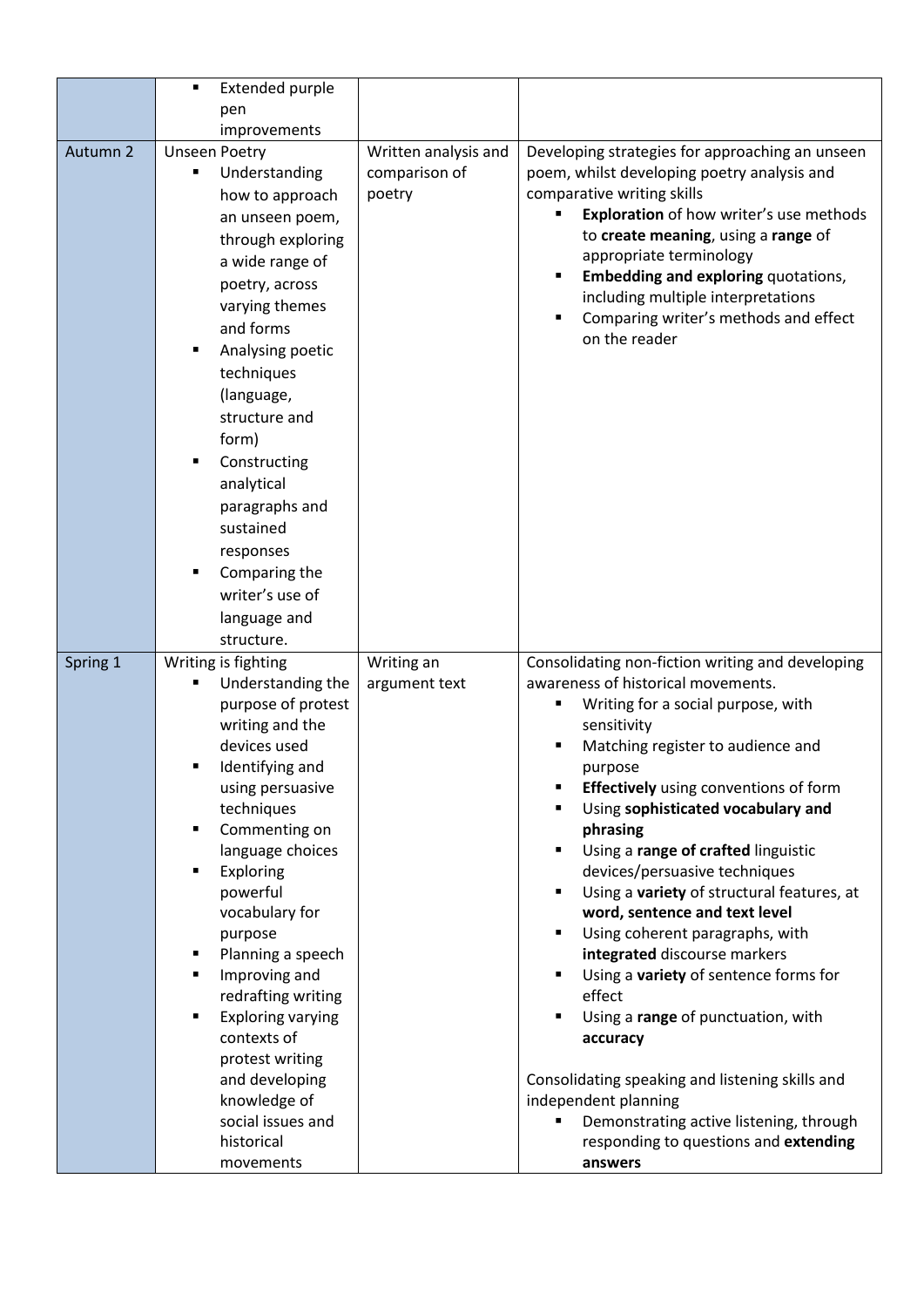|          |                                                                                                                                                                                                                                                                                                                  |                                            | Using a range of rhetorical and<br>$\blacksquare$<br>presentational features, to engage an<br>audience<br>Expressing ideas articulately, using<br>п<br>varied vocabulary                                                                                                                                                                                |
|----------|------------------------------------------------------------------------------------------------------------------------------------------------------------------------------------------------------------------------------------------------------------------------------------------------------------------|--------------------------------------------|---------------------------------------------------------------------------------------------------------------------------------------------------------------------------------------------------------------------------------------------------------------------------------------------------------------------------------------------------------|
|          | Speaking and listening test<br>Understanding<br>how to<br>write/speak for<br>varied purposes<br>and audiences<br>Planning a speech<br>independently<br>Using<br>presentational<br>skills<br>Responding to<br>questioning and<br>extending<br>responses where<br>appropriate                                      | Independent speech                         |                                                                                                                                                                                                                                                                                                                                                         |
| Spring 2 | A Christmas Carol<br>Introduction to<br>the text and<br>context<br>Understanding of<br>٠<br>how writers shape<br>meanings using<br>language,<br>imagery, form and<br>structure<br>Understanding<br>and practising<br>recreative writing<br>Planning and<br>п<br>constructing a<br>piece of recreative<br>writing | Recreative writing                         | Developing genre-specific writing and developing<br>exposure to 19 <sup>th</sup> century fiction.<br>Using a range of linguistic devices and<br>٠<br>structural features<br>Using stylistic features and conventions<br>of 19 <sup>th</sup> century fiction.                                                                                            |
| Summer 1 | <b>Animal Farm</b><br>Introduction to<br>٠<br>contextual ideas,<br>with a focus on<br>Communism and<br>the Russian<br>Revolution<br>Reading the text,<br>with context in<br>mind                                                                                                                                 | Written analysis of<br>character or theme. | Developing thematic/character analysis across a<br>modern text.<br>Analysing and commenting on thematic<br>links and/or characterisation, across a<br>text<br><b>Extend and develop analytical</b><br>$\blacksquare$<br>paragraphs, through multiple<br>interpretations<br>Understanding and exploring the effect<br>٠<br>of complex linguistic devices |